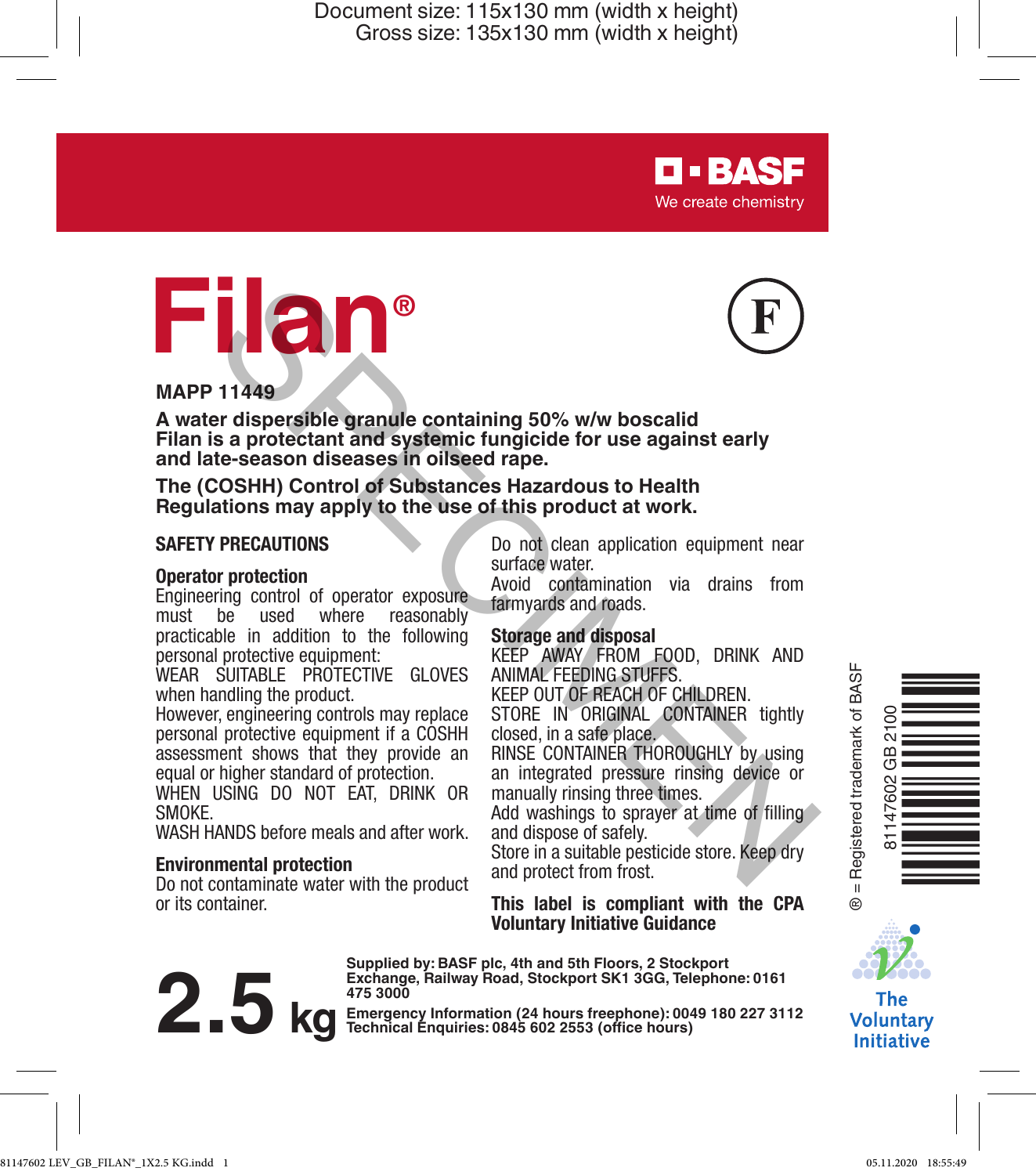# **Filan®**

# **A water dispersible granule containing 50% w/w boscalid**

If medical advice is needed, have product container or label at hand.

## **To avoid risks to human health and the environment, comply with the instructions for use.**

# **IMPORTANT INFORMATION**

| nang.                                                            | Keep out of reach of children.<br>Dispose of contents/container to a licensed hazardous-waste<br>disposal contractor or collection site except for empty clean<br>containers which can be disposed of as non-hazardous waste. |                                       |                                                                                  |
|------------------------------------------------------------------|-------------------------------------------------------------------------------------------------------------------------------------------------------------------------------------------------------------------------------|---------------------------------------|----------------------------------------------------------------------------------|
|                                                                  | To avoid risks to human health and the environment,<br>comply with the instructions for use.                                                                                                                                  |                                       |                                                                                  |
| <b>IMPORTANT INFORMATION</b>                                     |                                                                                                                                                                                                                               |                                       |                                                                                  |
| FOR USE ONLY AS AN AGRICULTURAL FUNGICIDE, as<br>directed below: |                                                                                                                                                                                                                               |                                       |                                                                                  |
| <b>Crops</b>                                                     | <b>Maximum</b><br>individual dose                                                                                                                                                                                             | <b>Maximum total</b><br>dose per crop | <b>Latest timing</b>                                                             |
| Oilseed Rape                                                     | $0.5$ kg/ha                                                                                                                                                                                                                   | $1.0$ kg/ha                           | Up to and<br>including when<br>50% of pods<br>have reached<br>final size (GS 75) |
| READ THE LABEL BEFORE USE. USING THIS PRODUCT                    |                                                                                                                                                                                                                               |                                       |                                                                                  |

### **READ THE LABEL BEFORE USE. USING THIS PRODUCT IN A MANNER THAT IS INCONSISTENT WITH THE LABEL MAY BE AN OFFENCE. FOLLOW THE CODE OF PRACTICE FOR USING PLANT PROTECTION PRODUCTS.**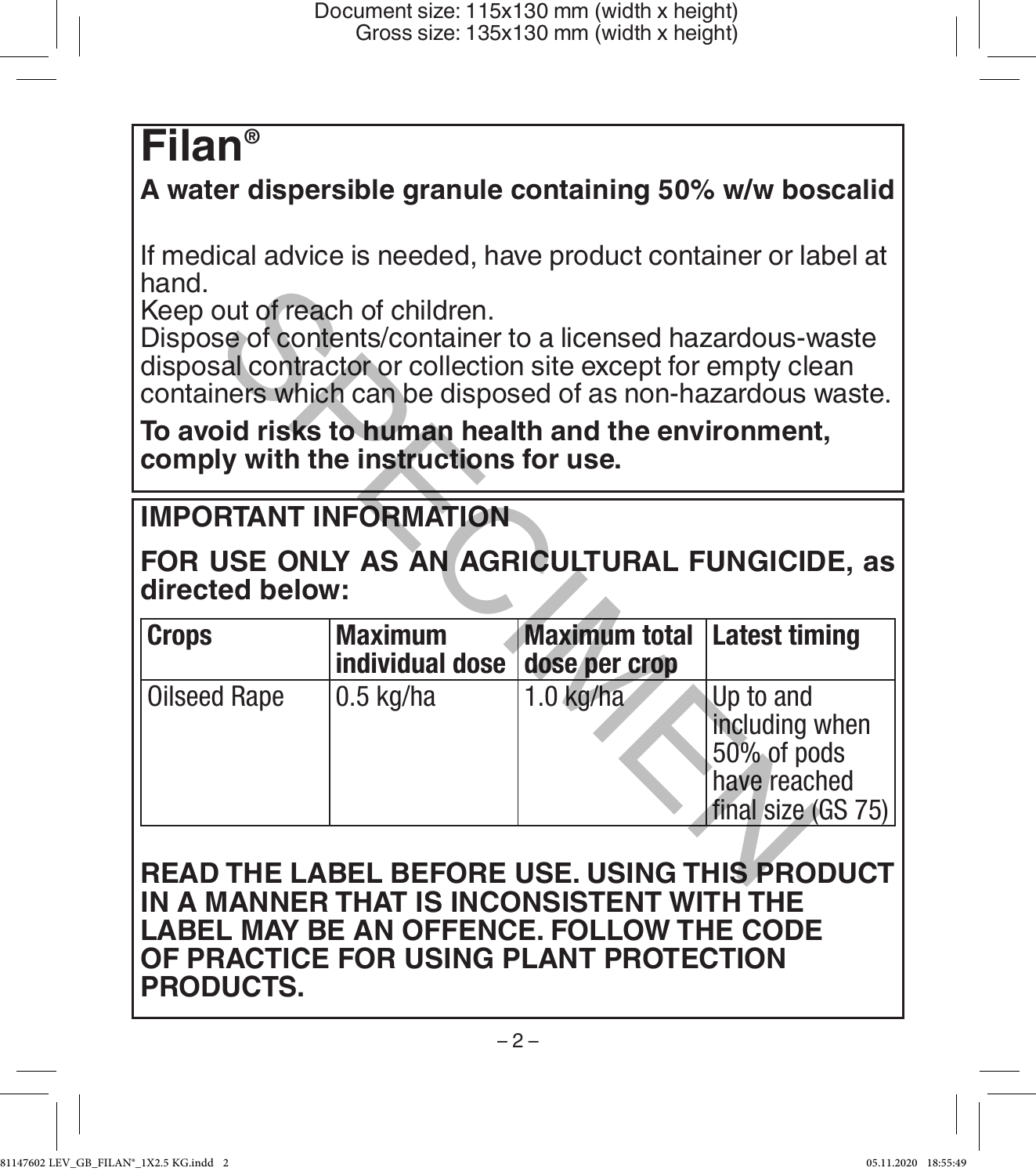#### **DIRECTIONS FOR USE**

IMPORTANT: This information is approved as part of the Product Label. All instructions within this section must be read carefully in order to obtain safe and successful use of this product.

Filan is a protectant and systemic fungicide for use in oilseed rape for the control of *Sclerotinia* stem rot (*Sclerotinia sclerotiorum*) and dark leaf and pod spot (*Alternaria brassicae*). A reduction in *Phoma* leaf spot and stem canker (*Leptosphaeria maculans*) may also be obtained.

#### **Restrictions/Warnings**

Avoid spray drift on to neighbouring crops.

Filan represents minimal hazard to bees when used as directed. Consideration should be given to informing bee-keepers when you intend spraying crops in flower.

A reduction in *Sclerotinia* control may be observed in oilseed rape when high-risk infection conditions occur after flowering, leading to secondary spread of the disease through plant-toplant contact, which may be more severe in lodged crops.

#### **Disease control**

Filan is a protectant and systemic fungicide for use in oilseed rape for the control of *Sclerotinia* stem rot and *Alternaria* dark leaf and pod spot. A reduction in *Phoma* leaf spot and stem canker infection may also be obtained.

#### **Resistance Management**

Filan contains boscalid which belongs to the SDHI (carboxamide) group of fungicides.

Currently there is no evidence of field strains of *Leptosphaeria maculans*, *Sclerotinia sclerotiorum* or *Alternaria brassicae* that are resistant to the carboxamide fungicides in oilseed rape in the UK.

Currently there is evidence of cross resistance between boscalid and other fungicides in the carboxamide group, but no cross resistance has been observed with fungicides with other modes of action.

The key of resistance management strategies is the reduction of selection pressure. This can be achieved by good agricultural practice which leads to less infection pressure (e.g. crop & stubble hygiene, use of less susceptible varieties, crop rotation, use of healthy seeds, etc).

Risk assessments for the target diseases on oilseed rape indicate a low or medium risk of resistance development. To minimise any possible risk of resistance occurring, the number of applications of Filan should be restricted to two per crop. Filan should be applied in a preventive manner in mixture with a non-cross resistant fungicide with activity against the target disease at a dose that will give robust control, and as an integral part of a spray programme including fungicides with different modes of action. ions/Warnings<br>ay drift on to neighbouring crops.<br>esents minimal hazard to bees when used as directed. Consideration is<br>offorming bee-keepers when you intend spraying crops in flower.<br>So cocurrent flowering, leading to seco

For further advice on resistance management in SDHIs contact your agronomist or specialist advisor, and visit the FRAG-UK website.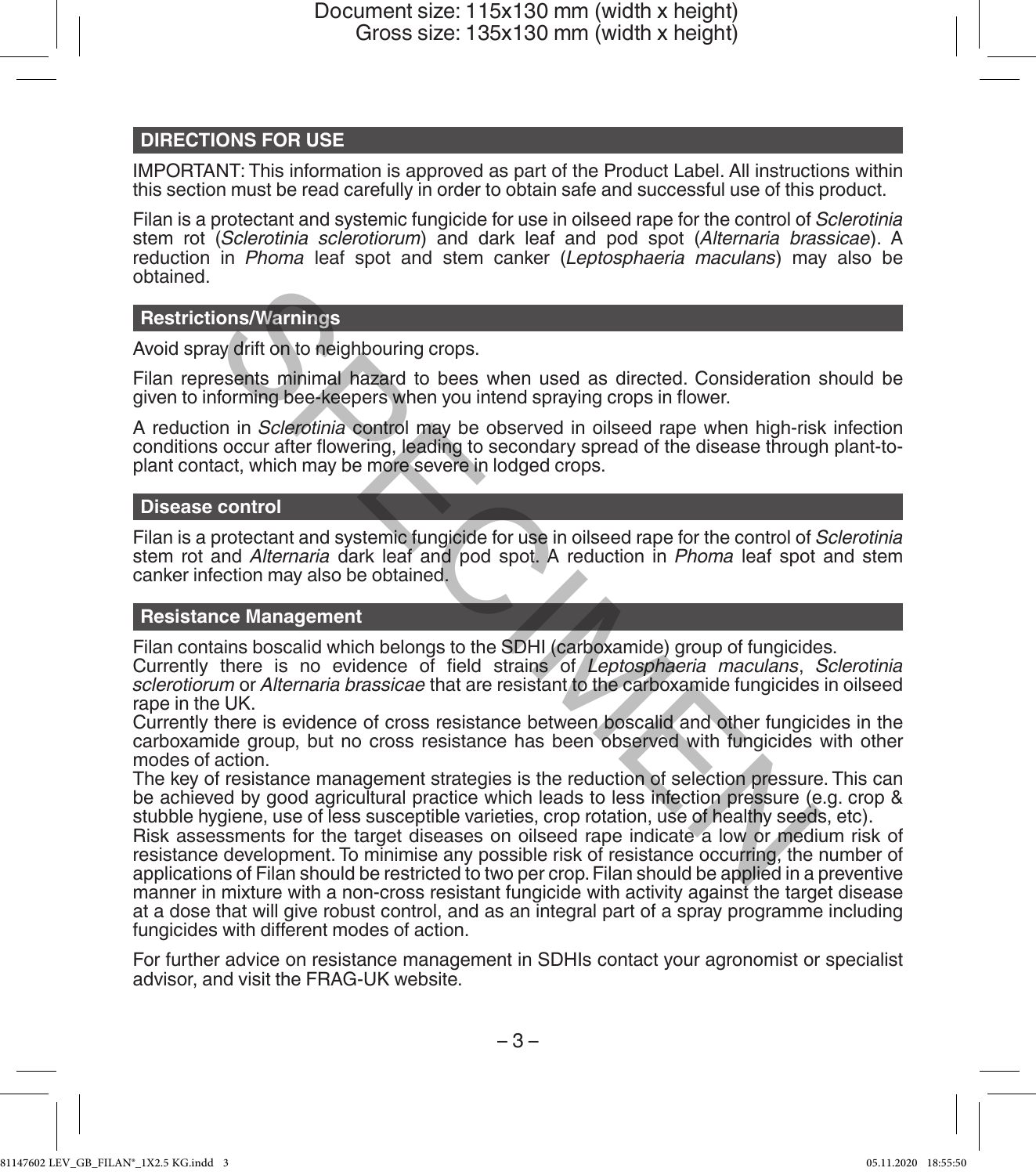#### **Crop Specific Information**

#### **Oilseed rape**

#### **Time of Application**

Apply Filan as a protectant spray. Two applications can be made from the four true leaf stage of the crop in the autumn, up to and including when 50% of pods are at final size (GS 75 BBCH).

Applications against *Phoma* should be made from early autumn at the first signs of *Phoma* leaf spot infection.

Applications against *Sclerotinia* should be made in high disease risk situations at early to full flower (GS 63-65 BBCH), before disease symptoms are visible.

Applications against *Alternaria* should be made from full flowering (GS 65 BBCH) up to and including when 50% of pods have reached final size (GS 75 BBCH). Applications made after the end of flowering (GS69) may result in reduced levels of control.

#### **Mixing and Application**

#### **Mixing**

Never prepare more spray solution than is required.

Half fill the spray tank with clean water and start the agitation.

Slowly add the required amount of Filan whilst re-circulating.

Rinse empty containers thoroughly, using an integrated pressure rinsing device or by manually rinsing three times.

Add washings to tank at time of filling and dispose of container safely.

Add the remainder of the water and continue agitation until spraying is complete.

#### **Application**

Apply 0.5kg of Filan in 220 - 400 litres of water per hectare as a MEDIUM spray, as defined by BCPC. In dense crops use the higher volume to achieve adequate penetration and good coverage of the crop.

Where possible use narrow-wheeled high clearance application equipment. To ensure optimum spray coverage and minimize spray drift, adjust the spray boom to the appropriate height above the crop, in according to guidance provided by the sprayer and/or nozzle manufacture. Insinguist *Priorina* should be made inom early adulmin at the lifts signs of *P*<br>ton.<br>tion.<br>Specifical should be made in high disease risk situations at e<br>sachisf *Alternana* should be made from full flowering (GS 65 BBCH

#### **The following does not form part of the authorised label text.**

With many products there is a general risk of resistance developing to the active ingredients. For this reason a change in activity cannot be ruled out. It is generally impossible to predict with certainty how resistance may develop because there are so many crop and use connected ways of influencing this. We therefore have to exclude liability for damage or loss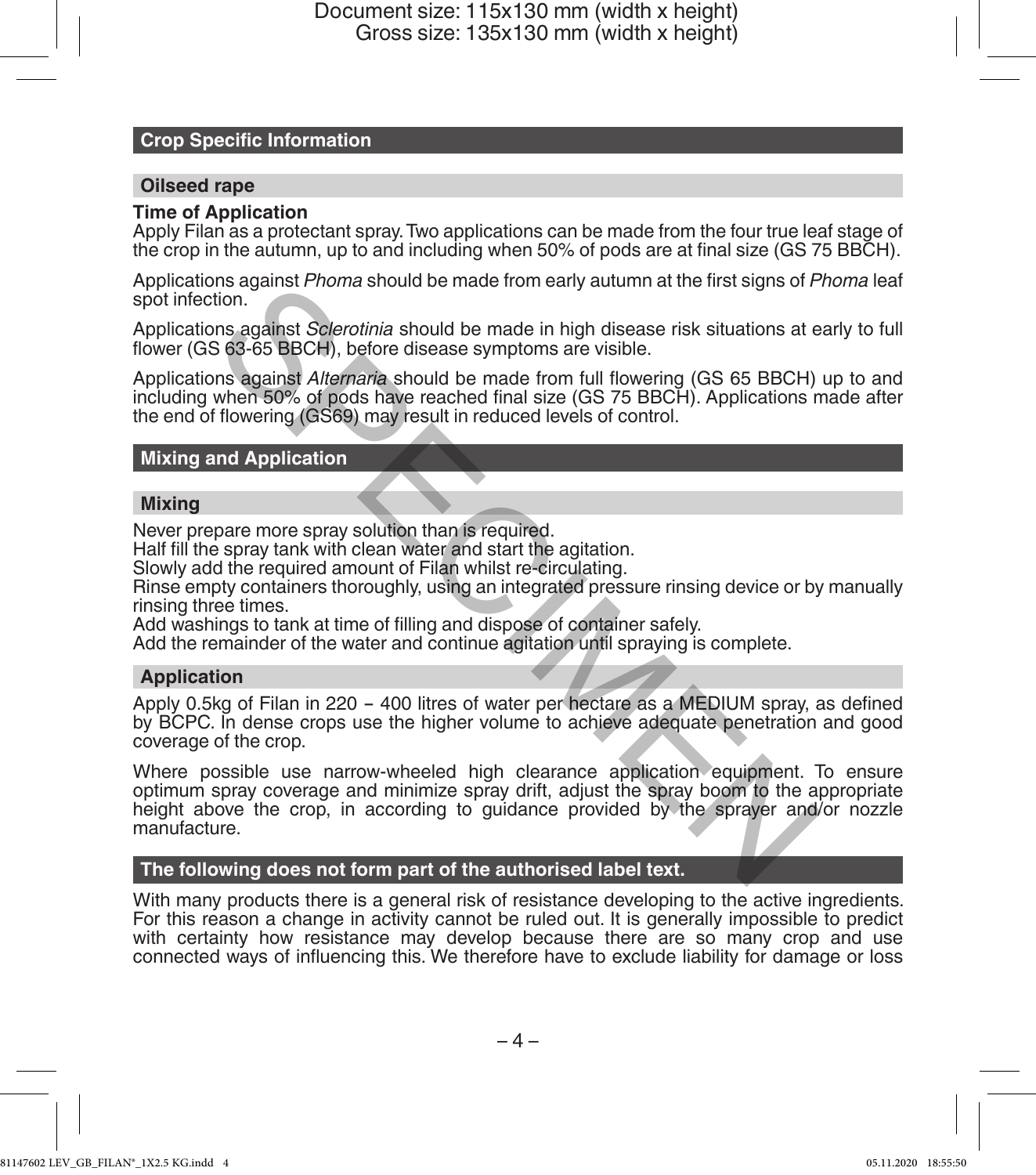attributable to any such resistance that may develop. To help minimise any loss in activity the BASF recommended rate should in all events be adhered to.

Numerous, particularly regional or regionally attributable, factors can influence the activity of the product. Examples include weather and soil conditions, crop plant varieties, crop rotation, treatment times, application amounts, admixture with other products, appearance of organisms resistant to active ingredients and spraying techniques. Under particular conditions a change in activity or damage to plants cannot be ruled out. The manufacturer or supplier is therefore unable to accept any liability in such circumstances. All goods supplied by us are of high grade and we believe them to be suitable, but as we cannot exercise control over their mixing or use or the weather conditions during and after application, which may affect the performance of the material, all conditions and warranties, statutory or otherwise, as to the quality or fitness for any purpose of our goods are excluded and no responsibility will be accepted by us for any damage or injury whatsoever arising from their storage, handling, application or use; but nothing should be deemed to exclude or restrict any liability upon us which cannot be excluded or restricted under the provisions of the Unfair Contract Terms Act 1977 or any similar applicable law. In grade and we believe them to be suitable, but as we cannot exercise contained and we believe them to be suitable, but as we cannot exercise containing and after application, which mance of the material, all conditions a

#### **Section 6 of the Health and Safety at Work Act**

#### **Additional Product Safety Information**

The product label provides information on a specific pesticidal use of the product; do not use otherwise, unless you have assessed any potential hazard involved, the safety measures required and that the particular use has "off-label" approval or is otherwise permitted under the Plant Protection Products Regulations.

The information on this label is based on the best available information including data from test results.

#### **Safety Data Sheet**

To access the Safety Data Sheet for this product scan the QR code or use the weblink below:



agricentre.basf.co.uk/Filan/MSDS

Alternatively, contact your supplier.